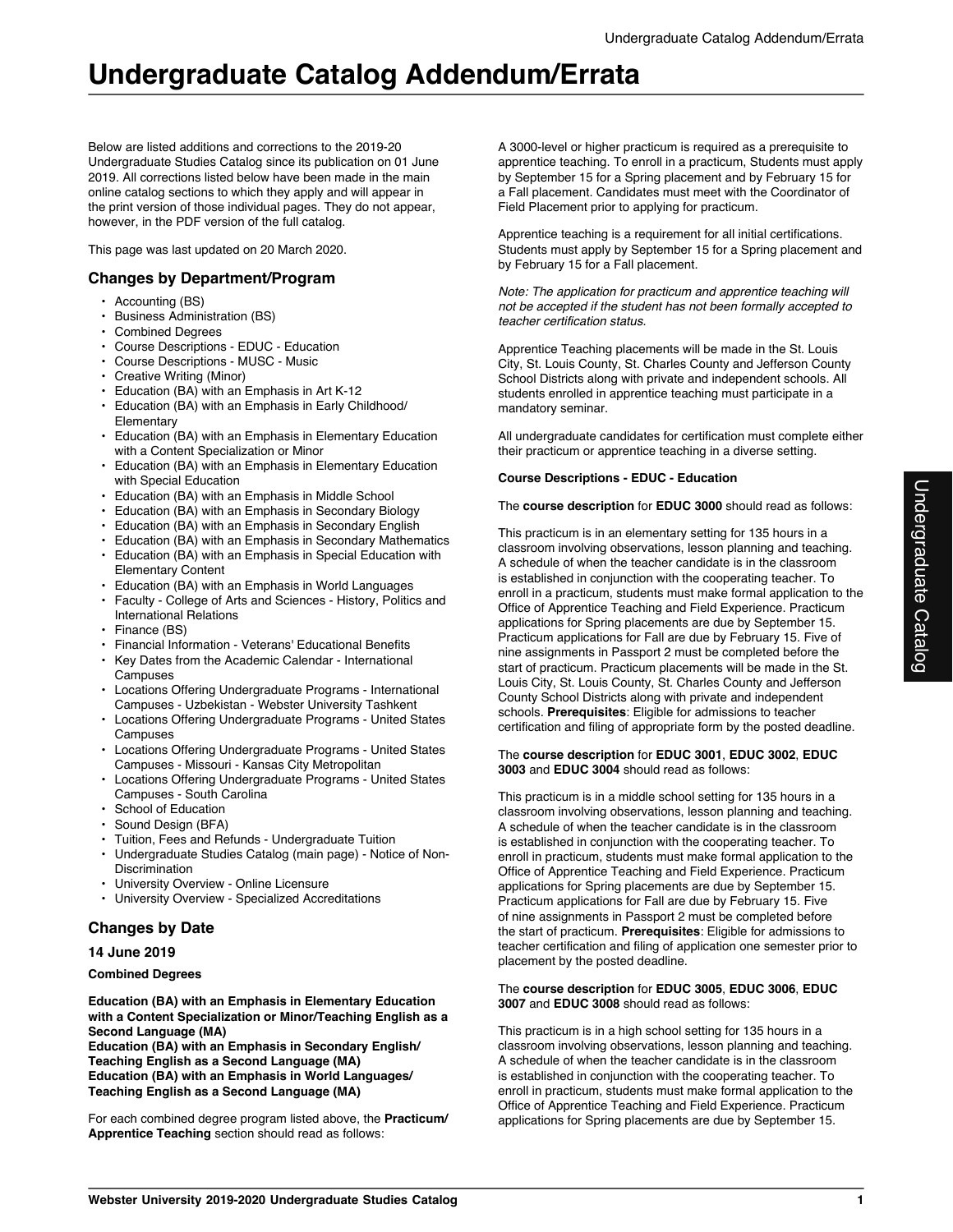Practicum applications for Fall are due by February 15. Five of nine assignments in Passport 2 must be completed before the start of practicum. **Prerequisites**: Eligible for admissions to teacher certification and filing of application one semester prior to placement by the posted deadline.

#### The **course description** for **EDUC 3009**, **EDUC 3010**, **EDUC 3011**, **EDUC 3012**, **EDUC 3013**, **EDUC 3014** and **EDUC 3015** should read as follows:

This practicum is in a P-12 setting classroom involving observations, lesson planning and teaching. A schedule of when the teacher candidate is in the classroom is established in conjunction with the cooperating teacher. To enroll in practicum, students must make formal application to the Office of Apprentice Teaching and Field Experience. Practicum applications for Spring placements are due by September 15. Practicum applications for Fall are due by February 15. Five of nine assignments in Passport 2 must be completed before the start of practicum. **Prerequisites**: Eligible for admissions to teacher certification and filing of application one semester prior to placement by the posted deadline.

The **course title** for **EDUC 3001** should read as follows:

EDUC 3001 Practicum: MDSC Language Arts (3)

**Education (BA) with an Emphasis in Art K-12 Education (BA) with an Emphasis in Early Childhood/ Elementary**

**Education (BA) with an Emphasis in Elementary Education with a Content Specialization or Minor**

**Education (BA) with an Emphasis in Elementary Education with Special Education**

**Education (BA) with an Emphasis in Middle School**

**Education (BA) with an Emphasis in Secondary Biology Education (BA) with an Emphasis in Secondary English Education (BA) with an Emphasis in Secondary Mathematics**

**Education (BA) with an Emphasis in Secondary Social Science**

**Education (BA) with an Emphasis in Special Education with Elementary Content**

# **Education (BA) with an Emphasis in World Languages**

For each program listed above, the **Practicum/Apprentice Teaching** section should read as follows:

A 3000-level or higher practicum is required as a prerequisite to apprentice teaching. To enroll in a practicum, Students must apply by September 15 for a Spring placement and by February 15 for a Fall placement. Candidates must meet with the Coordinator of Field Placement prior to applying for practicum.

Apprentice teaching is a requirement for all initial certifications. Students must apply by September 15 for a Spring placement and by February 15 for a Fall placement.

*Note: The application for practicum and apprentice teaching will not be accepted if the student has not been formally accepted to teacher certification status.*

Apprentice Teaching placements will be made in the St. Louis City, St. Louis County, St. Charles County and Jefferson County School Districts along with private and independent schools. All students enrolled in apprentice teaching must participate in a mandatory seminar.

All undergraduate candidates for certification must complete either their practicum or apprentice teaching in a diverse setting.

#### **School of Education**

The **Practicum** section should read as follows:

A minimum of 3 credit hours of a 3000-level practica are required as a prerequisite to apprentice teaching. Practica are 45-135 hour experiences in P-12 classrooms involving observations, lesson planning and teaching. A schedule of when the teacher candidate is in the classroom is established in conjunction with the cooperating teacher. To enroll in practicum, candidates must apply by September 15 for a Spring placement and by February 15 for a Fall placement. Candidates must meet with the Coordinator of Field Placements prior to submitting practicum applications.

The first paragraph of the **Apprentice Teaching** section should read as follows:

Apprentice teaching is a requirement for all initial certifications. Apprentice teaching is a full-time experience in a P-12 classroom that spans at least 16 weeks. The teacher candidate observes the cooperating teacher and eventually assumes responsibility for planning and preparing lessons, teaching, grading student work and taking part in any other activities expected of a teacher in the school. Candidates must apply by September 15 for a Spring placement and by February 15 for a Fall placement. Passport 2 must be successfully completed before the start of Apprentice Teaching. The candidate must also pass the Missouri Content Assessment(s) for the specific certification area prior to the start of Apprentice Teaching.

#### **Sound Design (BFA)**

The **Required Courses** should read as follows:

- CONS 1010, CONS 1020, CONS 2010, CONS 2020, CONS 3010, CONS 3020, CONS 4010, CONS 4020 (the Conservatory sequence or its equivalent) (72 hours)
- DESN 1210 Design Concepts (3 hours)
- AUDI 1110 Audio Technology Lecture (2 hours)
- AUDI 1120 Audio Technology Lab (2 hours)
- AUDI 1130 Audio Technology Practicum (2 hours)
- AUDI 1121 Signals and Systems (3 hours)
- AUDI Elective (3 hours)
- MUSC 1005 Fundamentals of Music for Audio (3 hours)
- SCIN 1410 Light, Sound and Electricity (3 hours)
- THEA 2030 History of Theatre: Greeks to Elizabethan (3 hours)
- THEA 2040 History of Theatre: Restoration to 1915 (3 hours)
- THEA 2050 History of Theatre: 1915 to Present (3 hours)

#### **12 July 2019**

#### **Key Dates from the Academic Calendar - International Campuses**

Key dates for the **Webster University Tashkent** campus should read as follows:

#### **Fall 2019**

**Fall 1 Session Uzbekistan**: August 26 - October 18

**Fall Semester Uzbekistan**: August 26 - December 20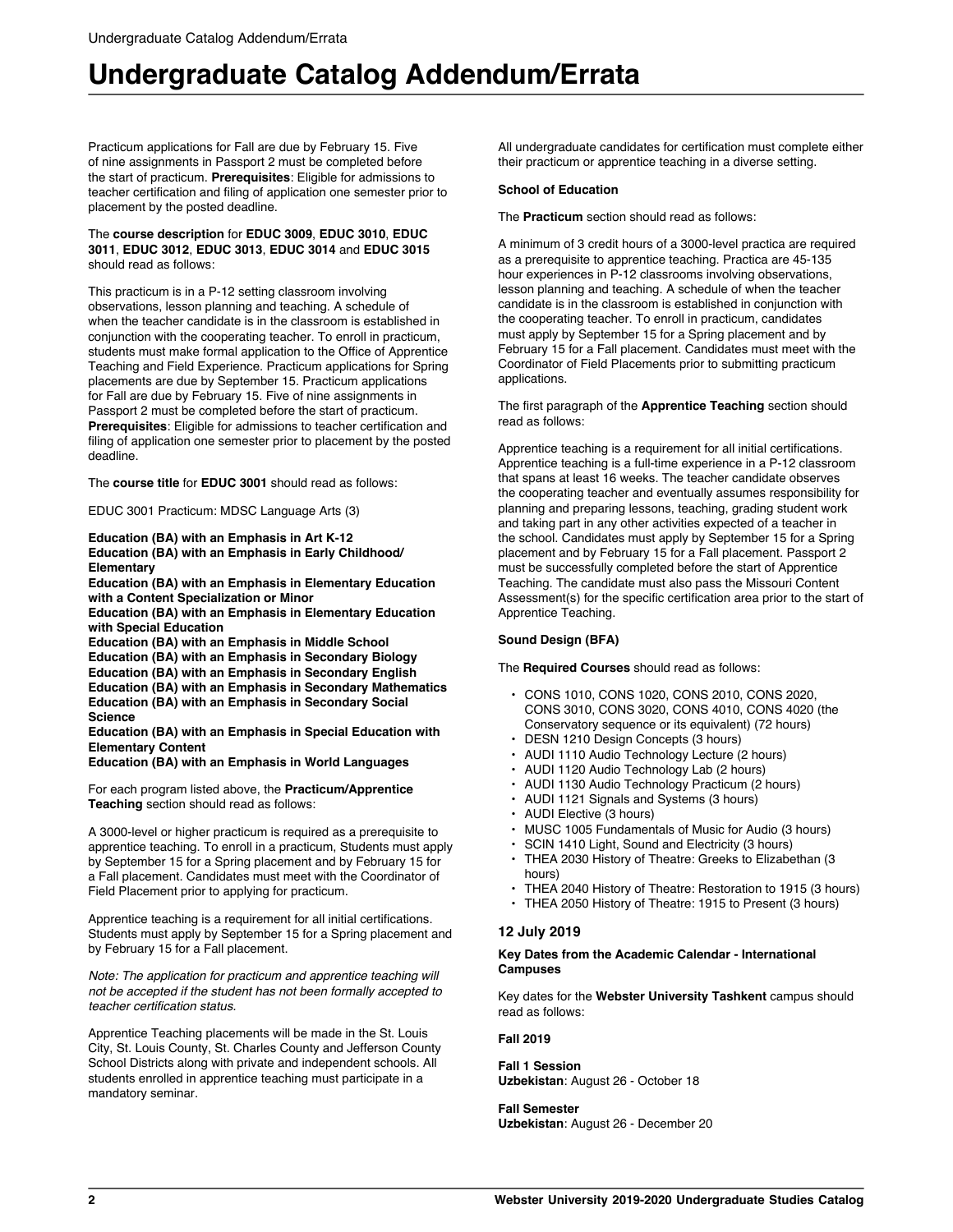#### **Fall 2 Session Uzbekistan**: October 28 - December 20

### **Spring 2020**

**Spring 1 Session Uzbekistan**: January 13 - March 6

**Spring Semester Uzbekistan**: January 13 - May 8

**Spring 2 Session Uzbekistan**: March 16 - May 8

#### **Locations Offering Undergraduate Programs - International Campuses - Uzbekistan - Webster University Tashkent**

**Webster University Tashkent** has been added as an international campus location. Campus information is as follows:

## **Tashkent**

Webster University Tashkent 13 Navoi Avenue Tashkent 10011 Uzbekistan Ph: +998 71 234 1178

## **Programs offered:**

- Business Administration (BS)
- Economics (BA)
- Media Communications (BA)

# **02 August 2019**

**Locations Offering Undergraduate Programs - United States Campuses - Missouri - Kansas City Metropolitan**

The list of programs offered at the **Kansas City Metropolitan, Missouri** campus should read:

*(degree completion only)*

- Criminology (BA)
- Management (BA)

#### **Locations Offering Undergraduate Programs - United States Campuses - South Carolina**

The **Locations Offering Undergraduate Programs** section for **South Carolina** should begin with the following statement as the opening paragraph before listing information for each of the individual campuses:

Webster University provides undergraduate level students at three of its four locations in the State of South Carolina. All locations have dedicated classrooms, computer labs, student learning spaces and administrative offices. The locations are overseen by directors who can provide detailed campus information at the local level. Webster University does not provide student housing in the State of South Carolina, nor does it find or assist a student in finding housing.

# **09 August 2019**

**Faculty - College of Arts and Sciences - History, Politics and International Relations**

The list of faculty for **History, Politics and International Relations** should read:

## **Departmental Faculty**

- **Warren Rosenblum**, professor, chairperson; BA, Cornell University, 1988; MA, University of Michigan, 1992; PhD, University of Michigan, 1999
- **Burcu P. Alakoc**, assistant professor; BA, Bilkent University, 2004; MA, University of Kansas, 2007; PhD, University of Colorado Boulder, 2014
- **Kristen L. Anderson Morton**, associate professor; BABS, South Dakota State University, 2002; MA, University of Iowa, 2003; PhD, University of Iowa, 2009
- **Emmanuel A. Balogun**, assistant professor; BA, New England College, 2010; MA, Western Illinois University, 2012; MA, University of Delaware, 2014; PhD, University of Delaware, 2017
- **Barbara Ann Barbato**, professor emeritus; BA, Loretto Heights College, 1952; MA, Webster University, 1981; PhD, Saint Louis University, 1964
- **John D. Chappell**, professor; BS, Illinois State University, 1984; MA, Indiana University Bloomington, 1986; PhD, Indiana University Bloomington, 1994
- **Robert Corbett**, professor emeritus; BA, Cardinal Glennon College, 1961; MA, Washington University, 1977
- **Daniel C. Hellinger**, professor emeritus; AB, Rutgers, The State University of New Jersey, 1970; PhD, Rutgers, The State University of New Jersey, 1976
- **Lindsay N. Kingston**, associate professor, director of human rights; BS, Boston University, 2002; MA, American University, 2006; MA, Syracuse University, 2009; PhD, Syracuse University, 2010
- **Allan H. MacNeill**, professor; BA, Franklin and Marshall College, 1982; MS, University of Massachusetts Amherst, 1987; PhD University of Massachusetts Amherst, 1997
- **Kelly-Kate S. Pease**, professor; BA, Louisiana State University, 1987; MA, University of Nebraska-Lincoln, 1990; PhD, University of Nebraska-Lincoln, 1994
- **David S. Pennington**, associate professor; BS, Truman State University, 2000; MA, Washington University, 2003; PhD, Washington University, 2007
- **Gwyneth I. Williams**, professor; BA, Knox College, 1979; MA, Princeton University, 1982; PhD, Princeton University, 1989

# **Adjunct Faculty**

- **Shazia I. Ahmad,** BA, University of Kansas, 2002; MA, University of London, 2004; PhD, University of London, 2015
- **Stephanie B. Berk,** BS, Cornell University, 1996; MA, University of Connecticut, 1999; PhD, University of Connecticut, 2004
- **Richard H.K. Ehui,** MA, Illinois State University, 2000; MA, Illinois State University, 2003; MA, University of Missouri-Saint Louis, 2008; PhD, University of Missouri-Saint Louis, 2013
- **William F. Hall,** BS, Tennessee State University, 1972; MSW, Washington University, 1975; MA, Washington University, 1976
- **Barbara Hufker,** BSEd, University of Missouri-Saint Louis, 1977; MA, University of Missouri-Saint Louis, 1987
- **Steven P. Miller,** BA, Goshen College, 1999; MA, Vanderbilt University, 2002; PhD, Vanderbilt University, 2006
- **Paul V. Moriarty,** BA, University of Virginia, 1987; PhD, University of Colorado Boulder, 1997
- **Roy E. Overmann,** BS, University of Missouri-Columbia, 1969; BS, Washington University, 1976; MA, University of Missouri-Saint Louis, 1997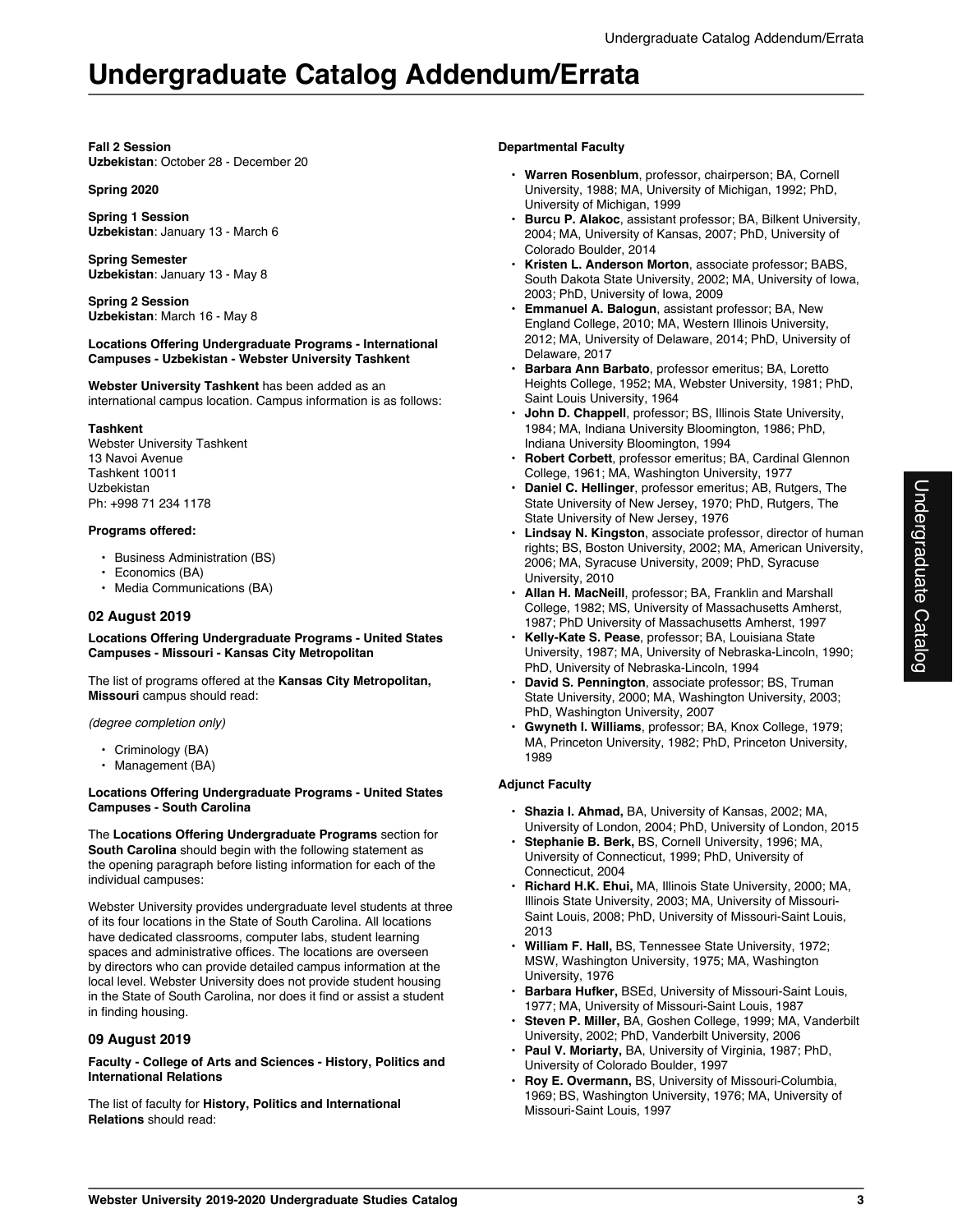- **Zachary Schwartz,** BS, University of Central Missouri, 2008; BA, University of Missouri-Saint Louis, 2011; MA, University of Missouri-Saint Louis, 2017
- **Edythe E. Weeks,** BA, University of Missouri-Columbia, 1984; JD, University of Missouri-Columbia, 1987; PhD, Northern Arizona University, 2006
- **Michael W. Widmeier,** BA, Knox College, 2001; MA, University of North Texas, 2016
- **Louis Williams,** BA, North Carolina Central University, 1980; MA, Atlanta University, 1983; PhD, Georgia State University, 1996
- **Philippa J. Winkler,** BS, London School of Economics, 1975; PhD, University of Bristol, 2004

# **30 August 2019**

# **Accounting (BS)**

# The **Degree Requirements** should read:

A minimum of 128 credit hours consisting of the following:

- 78 required credit hours
- Applicable University Global Citizenship Program hours, with accommodations for the accounting BS
- **Electives**

# **Global Citizenship Program for Accounting BS**

Requirements are modified to allow MATH 1430 to satisfy both a requirement of the major and also the GCP 'Quantitative Literacy' requirement.

## **Business Administration (BS)**

#### The **Degree Requirements** should read:

A minimum of 128 credit hours consisting of the following:

• 45 required credit hours

School of Business & Technology.

- 9 upper-level School of Business & Technology credit hours • Applicable University Global Citizenship Program hours, with
- accommodations for the business administration BS **Electives**
- In addition to the business core curriculum, bachelor of science in business administration students will choose any 3 upper-level 3000-4000 courses (9 hours) from the George Herbert Walker

# **Global Citizenship Program for Business Administration BS**

Requirements are modified to allow MATH 1430 to satisfy both a requirement of the major and also the GCP 'Quantitative Literacy' requirement.

# **Finance (BS)**

# The **Degree Requirements** should read:

A minimum of 128 credit hours consisting of the following:

- 45 hours BSBA core curriculum
- 21 finance major required credit hours
- Applicable University Global Citizenship Program hours, with accommodations for the finance BS
- **Electives**

#### **Global Citizenship Program for Finance BS**

Requirements are modified to allow MATH 1430 to satisfy both a requirement of the major and also the GCP 'Quantitative Literacy' requirement.

## **13 September 2019**

### **Creative Writing (Minor)**

The **Required Courses** for the **Creative Writing (Minor)** should read:

### **12-15 hours from the following:**

- ENGL 2150 Creative Writing: Poetry (3 hours)
- ENGL 2160 Creative Writing: Fiction (3 hours)
- ENGL 2170 Creative Writing: Playwriting (3 hours)
- ENGL 2180 Creative Writing: Nonfiction (3 hours)
- ENGL 2190 Creative Writing: Translation (3 hours)
- ENGL 4400 Advanced Writing Workshop\* (3 hours)

\*Note: ENGL 4400 requires prerequisites and instructor permission.

# **3-6 hours from the following:**

- ENGL 3030 Topics in Poetry (3 hours)
- ENGL 3040 Topics in Fiction (3 hours)
- ENGL 3050 Topics in Drama (3 hours)

#### **Undergraduate Studies Catalog (main page) - Notice of Non-Discrimination**

The following contact under the **Notice of Non-Discrimination** should read:

#### **Matters concerning employees and applicants for employment, unrelated to sex- or gender-based discrimination or misconduct:**

#### **Cheryl Fritz**

Interim Chief Human Resources Officer Webster University 470 E. Lockwood Ave. St. Louis, MO 63119-3194 314-968-7005 cherylfritz49@webster.edu

# **20 September 2019**

# **Course Descriptions - MUSC - Music**

The course description for **MUSC 2020** should read as follows

Music Theory IV is the last of four music theory courses required of music majors.

Music Theory IV begins with a review of fundamental concepts from Music Theory III and a discussion of the dissolution of the common-practice style. Following this, the focus shifts toward the twentieth- and twenty-first centuries and the compositional and analytical tool associated with these works. Topics include modes and alternative scales, polytonality, free atonality, new approaches to rhythm and form, twelve-tone/serialism, electronic/ computer music, minimalism and indeterminacy. **Prerequisite**: MUSC 2010 or equivalent experience. **GCP Coding**: (OCOM)

# **27 September 2019**

#### **Financial Information - Veterans' Educational Benefits**